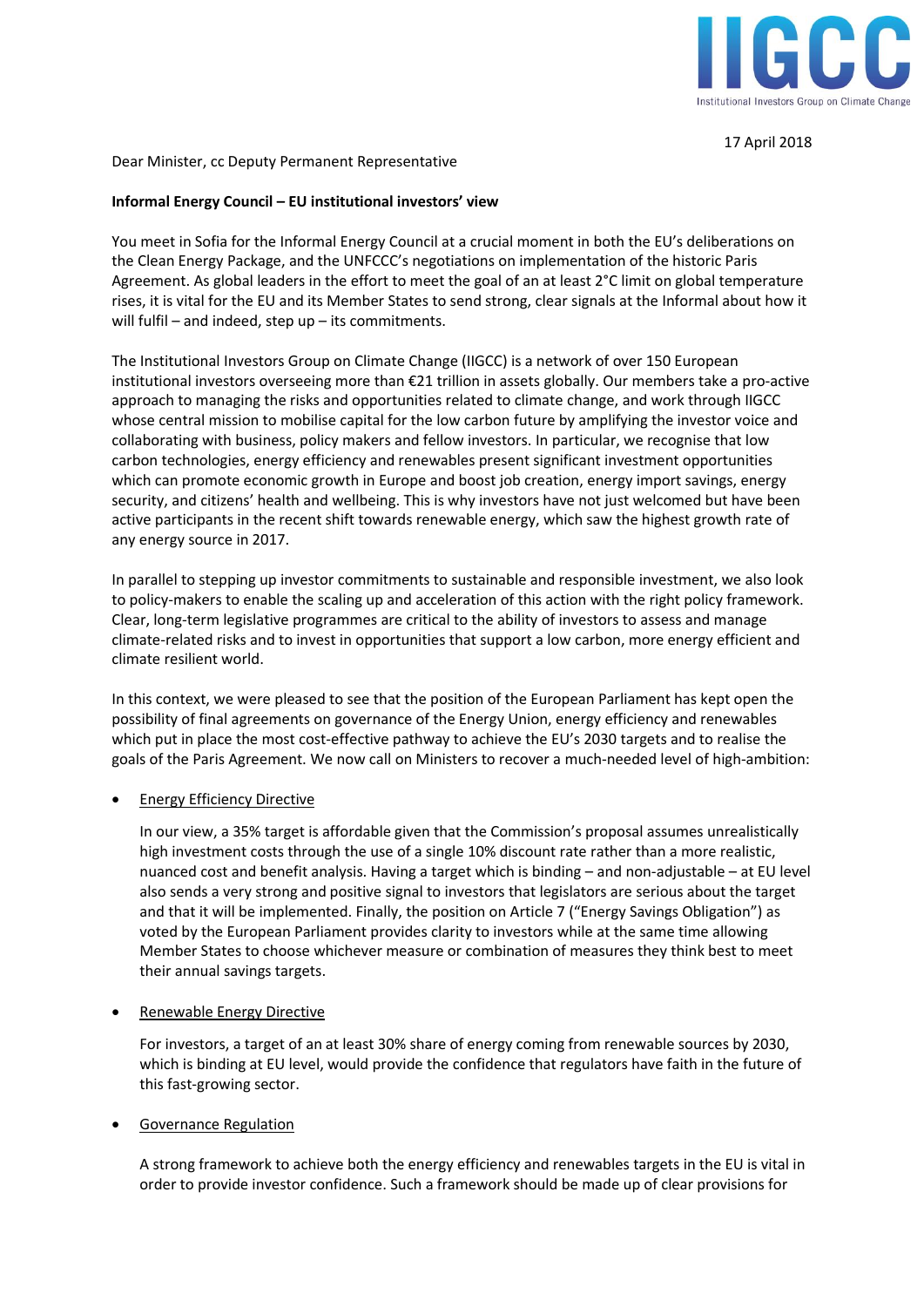

corrective measures in the event of any gaps in ambition to achieve the targets based on Member States' cumulative efforts, alongside sufficiently ambitious and frequent checkpoints over the period, based as much as possible on a predictable and stable trajectory. In addition, a role for private finance should be included in the national plans in order to provide transparency and sufficient detail in national policies. Finally, the Regulation should include a comprehensive 2050 strategy aligned with the objectives of the Paris Agreement, including a defined role for private finance as well as a long-term decarbonisation objective for the EU to be carbon neutral by 2050.

Such provisions will contribute to investor confidence in the EU's long-standing commitment to tackling climate change through robust policy-making, and support their decisions in allocating the capital needed to finance the low-carbon transition in Europe. We therefore call on you to put long-term, sustainable growth at the heart of your discussions in Sofia.

On behalf of the Institutional Investors Group on Climate Change,

Stephanie Pfeife

**Stephanie Pfeifer,** IIGCC CEO

Contact: [spfeifer@iigcc.org](mailto:spfeifer@iigcc.org)